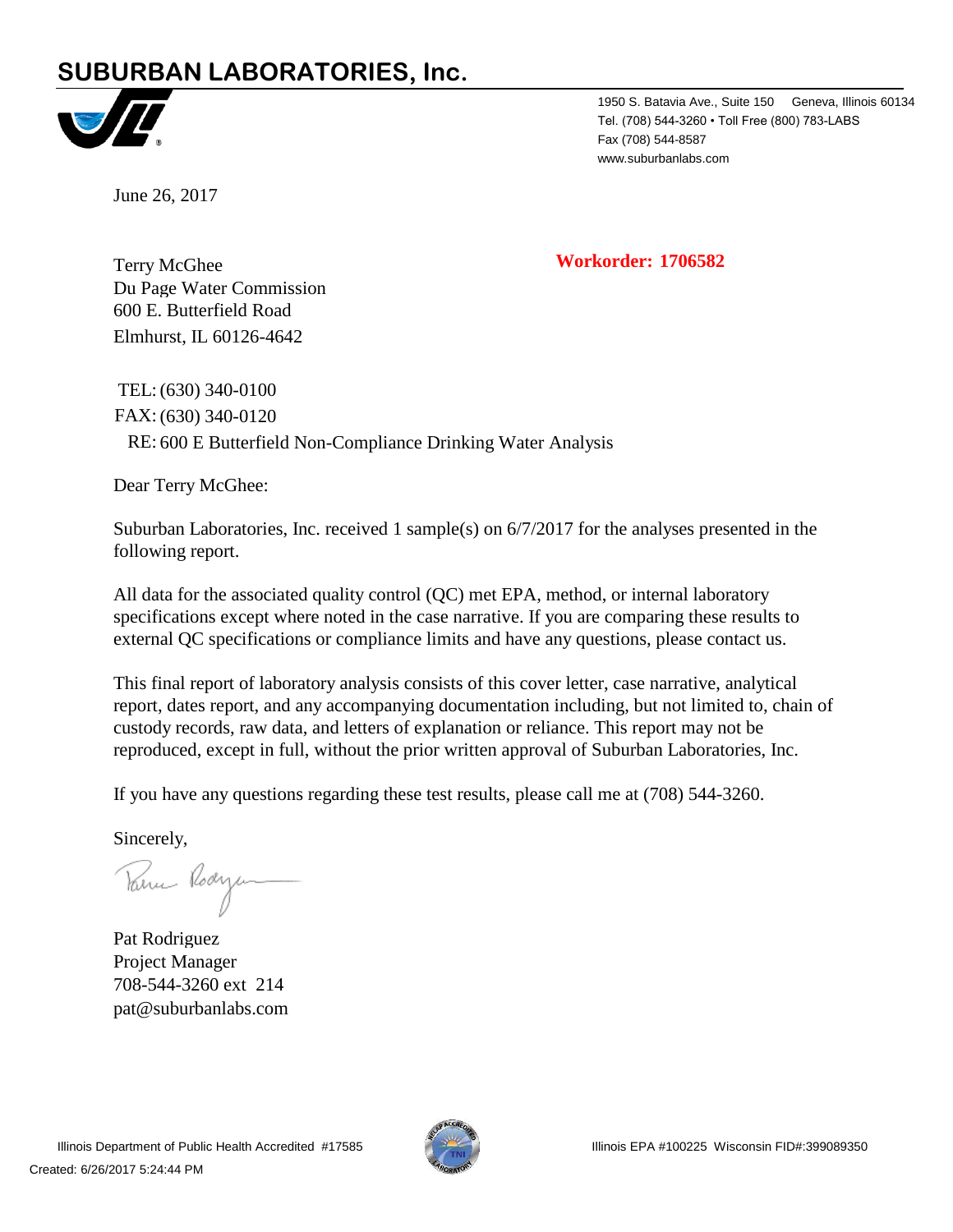

**Case Narrative Suburban Laboratories, Inc.**

1950 S. Batavia Ave., Suite 150, Geneva, IL 60134 (708) 544-3260

**Project:** 600 E Butterfield Non-Compliance Drinking Wa **Client:** Du Page Water Commission **Date:** June 26, 2017 **WorkOrder: 1706582 Temperature of samples upon receipt at SLI: 13 C**

**PO #: Chain of Custody #:** 140015 **QC Level:** LEVEL I

General Comments:

- All results reported in wet weight unless otherwise indicated. (dry = Dry Weight)

- Sample results relate only to the analytes of interest tested and to sample as received by the laboratory.

- Environmental compliance sample results meet the requirements of 35 IAC Part 186 unless otherwise indicated.

- Waste water analysis follows the rules set forth in 40 CFR part 136 except where otherwise noted.

- Accreditation by the State of Illinois is not an endorsement or a guarantee of the validity of data generated.

- For more information about the laboratories' scope of accreditation, please contact us at (708) 544-3260 or the Agency at (217) 782-6455.

- All radiological results are reported to the 95% confidence level.

Abbreviations:

- Reporting Limit: The concentration at which an analyte can be routinely detected on a day to day basis, and which also meets regulatory and client needs.

- Quantitation Limit: The lowest concentration at which results can be accurately quantitated.

- J: The analyte was positively identified above our Method Detection Limit and is considered detectable and

usable; however, the associated numerical value is the approximate concentration of the analyte in the sample.

- ATC: Automatic Temperature Correction. - TNTC: Too Numerous To Count

- TIC: Tentatively Identified Compound (GCMS library search identification, concentration estimated to nearest internal standard).

- SS (Surrogate Standard): Quality control compound added to the sample by the lab.

Method References:

For a complete list of method references please contact us.

- E: USEPA Reference methods

- SW: USEPA, Test Methods for Evaluating Solid Waste (SW-846)

- M: Standard Methods for the Examination of Water and Wastewater

- USP: Latest version of United States Pharmacopeia

Workorder Specific Comments:

1706582-001A was preserved in the lab.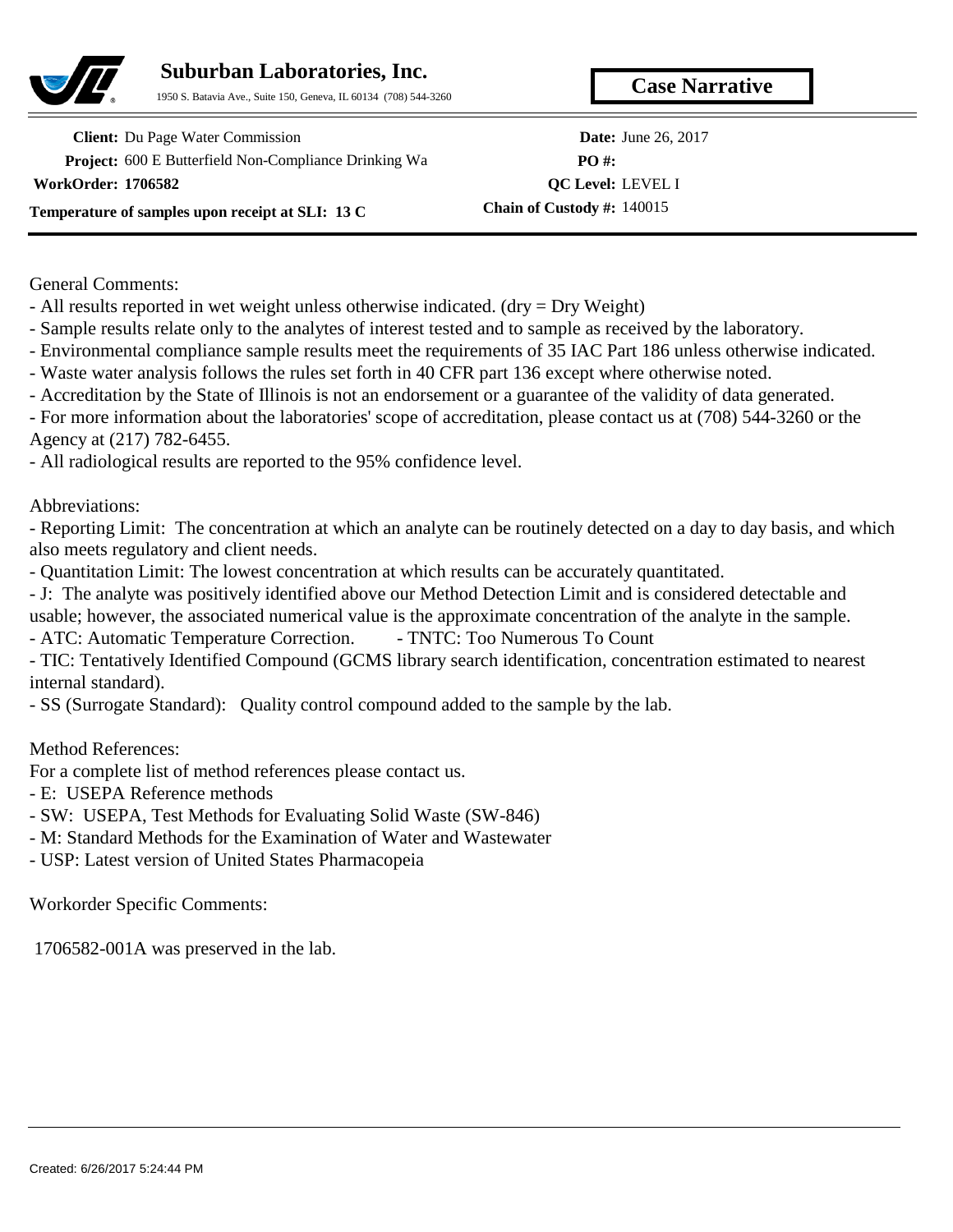

## **Suburban Laboratories, Inc.**

1950 S. Batavia Ave., Suite 150, Geneva, IL 60134 (708) 544-3260

# **Laboratory Results**

**Client ID:** Du Page Water Commission

**Project Name:** 600 E Butterfield Non-Compliance Drinking Wat

#### **Client Sample ID: LAB**

**Workorder: 1706582 Report Date:** June 26, 2017

# **Matrix:** DRINKING WATER

#### **Lab ID:** 1706582-001 **Date Received:** 06/07/2017 11:25 AM **Collection Date:** 06/07/2017 10:15 AM

|                                               |               | <b>Report</b> |                  |                                 |              | <b>Dilution</b> |                             |                 |  |
|-----------------------------------------------|---------------|---------------|------------------|---------------------------------|--------------|-----------------|-----------------------------|-----------------|--|
| <b>Parameter</b>                              | <b>Result</b> |               | <b>MCL Limit</b> | Qual.                           | <b>Units</b> |                 | <b>Factor</b> Date Analyzed | <b>Batch ID</b> |  |
| <b>METALS BY ICP</b>                          |               |               |                  | Method: EPA-200.7-Rev 4.4,1994  |              |                 | Analyst: jmk                |                 |  |
|                                               |               |               |                  |                                 |              |                 |                             |                 |  |
| Calcium                                       | 33,200        |               | 100              |                                 | $\mu$ g/L    | 1               | 06/13/2017 5:11 PM          | 45717           |  |
| Hardness, Ca/Mg (As CaCO3)                    | 132,000       |               | 125              |                                 | µg/L         | 1               | 06/13/2017 5:11 PM          | 45717           |  |
| Iron                                          | <b>ND</b>     | 1,000         | 50.0             |                                 | µg/L         | 1               | 06/13/2017 5:11 PM          | 45717           |  |
| Magnesium                                     | 11,800        |               | 50.0             | C                               | µg/L         | 1               | 06/13/2017 5:11 PM          | 45717           |  |
| Sodium                                        | 8,770         |               | 300              |                                 | µg/L         | $\mathbf{1}$    | 06/13/2017 5:11 PM          | 45717           |  |
| <b>METALS BY ICPMS</b>                        |               |               |                  | Method: EPA-200.8-Rev 5.4, 1994 |              |                 | Analyst: mjs                |                 |  |
| Antimony                                      | <b>ND</b>     | 6.00          | 2.00             |                                 | $\mu$ g/L    | $\mathbf{1}$    | 06/08/2017 2:46 PM          | 45717           |  |
| Arsenic                                       | 0.645         | 10.0          | 0.500            |                                 | µg/L         | $\mathbf{1}$    | 06/08/2017 2:46 PM          | 45717           |  |
| Barium                                        | 21.2          | 2,000         | 5.00             |                                 | µg/L         | $\mathbf{1}$    | 06/08/2017 2:46 PM          | 45717           |  |
| Beryllium                                     | <b>ND</b>     | 4.00          | 1.00             |                                 | µg/L         | 1               | 06/08/2017 2:46 PM          | 45717           |  |
| Cadmium                                       | <b>ND</b>     | 5.00          | 3.00             |                                 | µg/L         | $\mathbf{1}$    | 06/08/2017 2:46 PM          | 45717           |  |
| Chromium                                      | <b>ND</b>     | 100           | 5.00             |                                 | µg/L         | $\mathbf{1}$    | 06/08/2017 2:46 PM          | 45717           |  |
| Copper                                        | <b>ND</b>     | 1,300         | 100              |                                 | µg/L         | $\mathbf{1}$    | 06/08/2017 2:46 PM          | 45717           |  |
| Lead                                          | <b>ND</b>     | 15.0          | 2.00             |                                 | µg/L         | 1               | 06/08/2017 2:46 PM          | 45717           |  |
| Mercury                                       | <b>ND</b>     | 2.00          | 0.100            |                                 | µg/L         | 1               | 06/08/2017 2:46 PM          | 45717           |  |
| Selenium                                      | <b>ND</b>     | 50.0          | 5.00             |                                 | µg/L         | $\mathbf{1}$    | 06/08/2017 2:46 PM          | 45717           |  |
| Thallium                                      | <b>ND</b>     | 2.00          | 2.00             |                                 | µg/L         | $\mathbf{1}$    | 06/08/2017 2:46 PM          | 45717           |  |
| <b>VOLATILE ORGANIC COMPOUNDS (REGULATED)</b> |               |               |                  | Method: EPA-524.2-Rev R4.1      |              |                 | Analyst: KH                 |                 |  |
| Benzene                                       | <b>ND</b>     | 5.00          | 0.500            |                                 | $\mu$ g/L    | $\mathbf{1}$    | 06/13/2017 5:44 PM          | R85101          |  |
| Carbon tetrachloride                          | <b>ND</b>     | 5.00          | 0.500            |                                 | $\mu$ g/L    | 1               | 06/13/2017 5:44 PM          | R85101          |  |
| Chlorobenzene                                 | <b>ND</b>     | 100           | 0.500            |                                 | µg/L         | $\mathbf{1}$    | 06/13/2017 5:44 PM          | R85101          |  |
| 1,4-Dichlorobenzene                           | <b>ND</b>     | 75.0          | 0.500            |                                 | µg/L         | $\mathbf{1}$    | 06/13/2017 5:44 PM          | R85101          |  |
| 1,2-Dichlorobenzene                           | <b>ND</b>     | 600           | 0.500            |                                 | µg/L         | $\mathbf{1}$    | 06/13/2017 5:44 PM          | R85101          |  |
| 1,2-Dichloroethane                            | 0.590         | 5.00          | 0.500            |                                 | µg/L         | $\mathbf{1}$    | 06/13/2017 5:44 PM          | R85101          |  |
| 1,1-Dichloroethene                            | <b>ND</b>     | 7.00          | 0.500            |                                 | µg/L         | $\mathbf{1}$    | 06/13/2017 5:44 PM          | R85101          |  |
| cis-1,2-Dichloroethene                        | <b>ND</b>     | 70.0          | 0.500            |                                 | µg/L         | $\mathbf{1}$    | 06/13/2017 5:44 PM          | R85101          |  |
| trans-1,2-Dichloroethene                      | <b>ND</b>     | 100           | 0.500            |                                 | µg/L         | $\mathbf{1}$    | 06/13/2017 5:44 PM          | R85101          |  |
| 1,2-Dichloropropane                           | <b>ND</b>     | 5.00          | 0.500            |                                 | µg/L         | 1               | 06/13/2017 5:44 PM          | R85101          |  |
| Ethylbenzene                                  | <b>ND</b>     | 700           | 0.500            |                                 | $\mu g/L$    | 1               | 06/13/2017 5:44 PM          | R85101          |  |
| Methylene chloride                            | <b>ND</b>     | 5.00          | 0.500            |                                 | µg/L         | 1               | 06/13/2017 5:44 PM          | R85101          |  |
| Styrene                                       | <b>ND</b>     | 100           | 0.500            |                                 | $\mu$ g/L    | 1               | 06/13/2017 5:44 PM          | R85101          |  |
| Tetrachloroethene                             | <b>ND</b>     | 5.00          | 0.500            |                                 | µg/L         | 1               | 06/13/2017 5:44 PM          | R85101          |  |
| Toluene                                       | <b>ND</b>     | 1,000         | 0.500            |                                 | µg/L         | 1               | 06/13/2017 5:44 PM          | R85101          |  |
| 1,2,4-Trichlorobenzene                        | <b>ND</b>     | 70.0          | 0.500            |                                 | µg/L         | 1               | 06/13/2017 5:44 PM          | R85101          |  |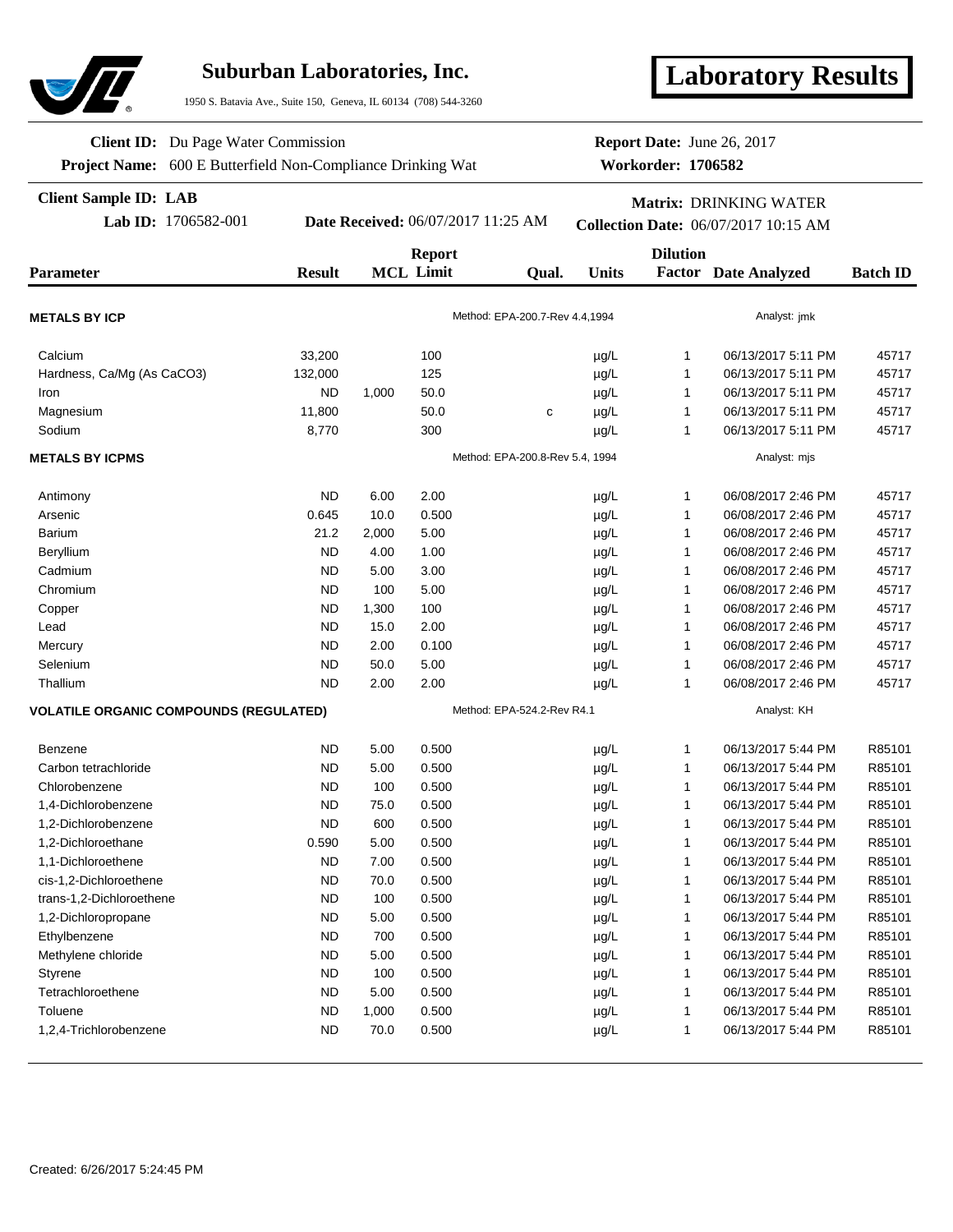

## **Suburban Laboratories, Inc.**

1950 S. Batavia Ave., Suite 150, Geneva, IL 60134 (708) 544-3260

# **Laboratory Results**

**Project Name:** 600 E Butterfield Non-Compliance Drinking Wat **Client ID:** Du Page Water Commission

**Report Date:** June 26, 2017

**Workorder: 1706582**

#### **Client Sample ID: LAB**

**Lab ID:** 1706582-001 **Date Received:** 06/07/2017 11:25 AM **Collection Date:** 06/07/2017 10:15 AM

**Matrix:** DRINKING WATER

| Parameter                                       | <b>Report</b><br><b>MCL Limit</b><br><b>Result</b><br><b>Units</b><br>Qual. |        | <b>Dilution</b>                 | <b>Factor</b> Date Analyzed              |                                             |                                                                                                         |                    |        |  |
|-------------------------------------------------|-----------------------------------------------------------------------------|--------|---------------------------------|------------------------------------------|---------------------------------------------|---------------------------------------------------------------------------------------------------------|--------------------|--------|--|
| <b>VOLATILE ORGANIC COMPOUNDS (REGULATED)</b>   |                                                                             |        |                                 | Method: EPA-524.2-Rev R4.1               |                                             |                                                                                                         | Analyst: KH        |        |  |
| Trichloroethene                                 | <b>ND</b>                                                                   | 5.00   | 0.500                           |                                          | $\mu$ g/L                                   | $\mathbf{1}$                                                                                            | 06/13/2017 5:44 PM | R85101 |  |
| 1,1,1-Trichloroethane                           | <b>ND</b>                                                                   | 200    | 0.500                           |                                          | $\mu$ g/L                                   | 1                                                                                                       | 06/13/2017 5:44 PM | R85101 |  |
| 1,1,2-Trichloroethane                           | <b>ND</b>                                                                   | 5.00   | 0.500                           | 1<br>$\mu$ g/L<br>06/13/2017 5:44 PM     |                                             |                                                                                                         | R85101             |        |  |
| Vinyl chloride                                  | <b>ND</b>                                                                   | 2.00   | 0.500                           |                                          | $\mu$ g/L                                   | $\mathbf{1}$                                                                                            | 06/13/2017 5:44 PM | R85101 |  |
| m,p-Xylene                                      | <b>ND</b>                                                                   |        | 0.500                           |                                          | µg/L                                        | 1                                                                                                       | 06/13/2017 5:44 PM | R85101 |  |
| o-Xylene                                        | <b>ND</b>                                                                   |        | 0.500                           |                                          | $\mu$ g/L                                   | $\mathbf{1}$                                                                                            | 06/13/2017 5:44 PM | R85101 |  |
| <b>Total Xylenes</b>                            | <b>ND</b>                                                                   | 10,000 | 0.500                           |                                          | $\mu$ g/L                                   | 1                                                                                                       | 06/13/2017 5:44 PM | R85101 |  |
| <b>Internal Quality Control Compounds</b>       |                                                                             |        |                                 |                                          |                                             |                                                                                                         |                    |        |  |
| SS: 1,2-Dichlorobenzene-d4                      | 100                                                                         |        | 70-130                          |                                          | %Rec                                        | 1                                                                                                       | 06/13/2017 5:44 PM | R85101 |  |
| SS: 4-Bromofluorobenzene                        | 93.4                                                                        |        | 70-130                          |                                          | %Rec                                        | 1                                                                                                       | 06/13/2017 5:44 PM | R85101 |  |
| <b>VOLATILE ORGANIC COMPOUNDS (UNREGULATED)</b> |                                                                             |        |                                 | Method: EPA-524.2-Rev 4.1, 1995          |                                             |                                                                                                         | Analyst: KH        |        |  |
| Methyl tert-butyl ether                         | <b>ND</b>                                                                   |        | 0.500                           |                                          | $\mu$ g/L                                   | 1<br>06/13/2017 5:44 PM<br>$\mathbf{1}$<br>06/13/2017 5:44 PM<br>1<br>06/13/2017 5:44 PM<br>Analyst: Is |                    | R85103 |  |
| <b>Internal Quality Control Compounds</b>       |                                                                             |        |                                 |                                          |                                             |                                                                                                         |                    |        |  |
| SS: 1,2-Dichlorobenzene-d4                      | 100<br>70-130<br>%Rec                                                       |        |                                 | R85103                                   |                                             |                                                                                                         |                    |        |  |
| SS: 4-Bromofluorobenzene                        | 93.4                                                                        |        | 70-130                          |                                          | %Rec                                        |                                                                                                         |                    | R85103 |  |
| <b>PESTICIDE COMPOUNDS</b>                      |                                                                             |        |                                 | Method: EPA-525.2-Rev 2.0, 1995          |                                             |                                                                                                         |                    |        |  |
| Alachlor                                        | <b>ND</b>                                                                   | 2.00   | 0.200                           |                                          | $\mu$ g/L                                   | 1                                                                                                       | 06/13/2017 4:05 PM | 45803  |  |
| Atrazine                                        | <b>ND</b>                                                                   | 3.00   | 0.200                           |                                          | $\mu$ g/L                                   | 1                                                                                                       | 06/13/2017 4:05 PM | 45803  |  |
| Simazine                                        | <b>ND</b>                                                                   | 4.00   | 0.200                           |                                          | $\mu$ g/L                                   | 1                                                                                                       | 06/13/2017 4:05 PM | 45803  |  |
| <b>Internal Quality Control Compounds</b>       |                                                                             |        |                                 |                                          |                                             |                                                                                                         |                    |        |  |
| SS: 1,3-Dimethyl-2-nitrobenzene                 | 93.3                                                                        |        | 60.3-130                        |                                          | %Rec                                        | 1                                                                                                       | 06/13/2017 4:05 PM | 45803  |  |
| SS: Pervlene-d12                                | 79.7                                                                        |        | 26-125                          |                                          | %Rec                                        | 1                                                                                                       | 06/13/2017 4:05 PM | 45803  |  |
| SS: Triphenyl phosphate                         | 98.9                                                                        |        | 50.9-181                        |                                          | %Rec                                        | $\mathbf{1}$                                                                                            | 06/13/2017 4:05 PM | 45803  |  |
| <b>ALKALINITY, TOTAL</b>                        |                                                                             |        |                                 |                                          | Method: SM-2320B-Rev 18Ed, 1992, 21Ed, 1997 |                                                                                                         | Analyst: mmh       |        |  |
| Alkalinity, Total (As CaCO3)                    | 96.4                                                                        |        | 20.0                            |                                          | mg/L CaCO3                                  | $\mathbf{1}$                                                                                            | 06/15/2017 4:02 PM | R85151 |  |
| TOTAL NITRATES (NITRATE+NITRITE)                |                                                                             |        | Method:                         |                                          |                                             |                                                                                                         | Analyst: pgr       |        |  |
| Total Nitrates (as N)                           | <b>ND</b>                                                                   | 10.0   | $\mathbf 0$                     |                                          | mg/L                                        | $\mathbf{1}$                                                                                            | 06/08/2017 4:50 PM | R85475 |  |
| PH METHOD 9041A (IN LABORATORY)                 |                                                                             |        | Method: EPA-9041A-Rev 1, Jul-92 |                                          |                                             |                                                                                                         | Analyst: pgr       |        |  |
| pH                                              | 6                                                                           |        |                                 | V<br>c                                   | pH Units                                    | $\mathbf{1}$                                                                                            | 06/08/2017 4:50 PM | R85475 |  |
| <b>COLIFORM, PRESENCE-ABSENCE-COLILERT</b>      |                                                                             |        |                                 | Method: SM-9223B-PA-Rev 1997 Rev. Online |                                             | Analyst: MMM                                                                                            |                    |        |  |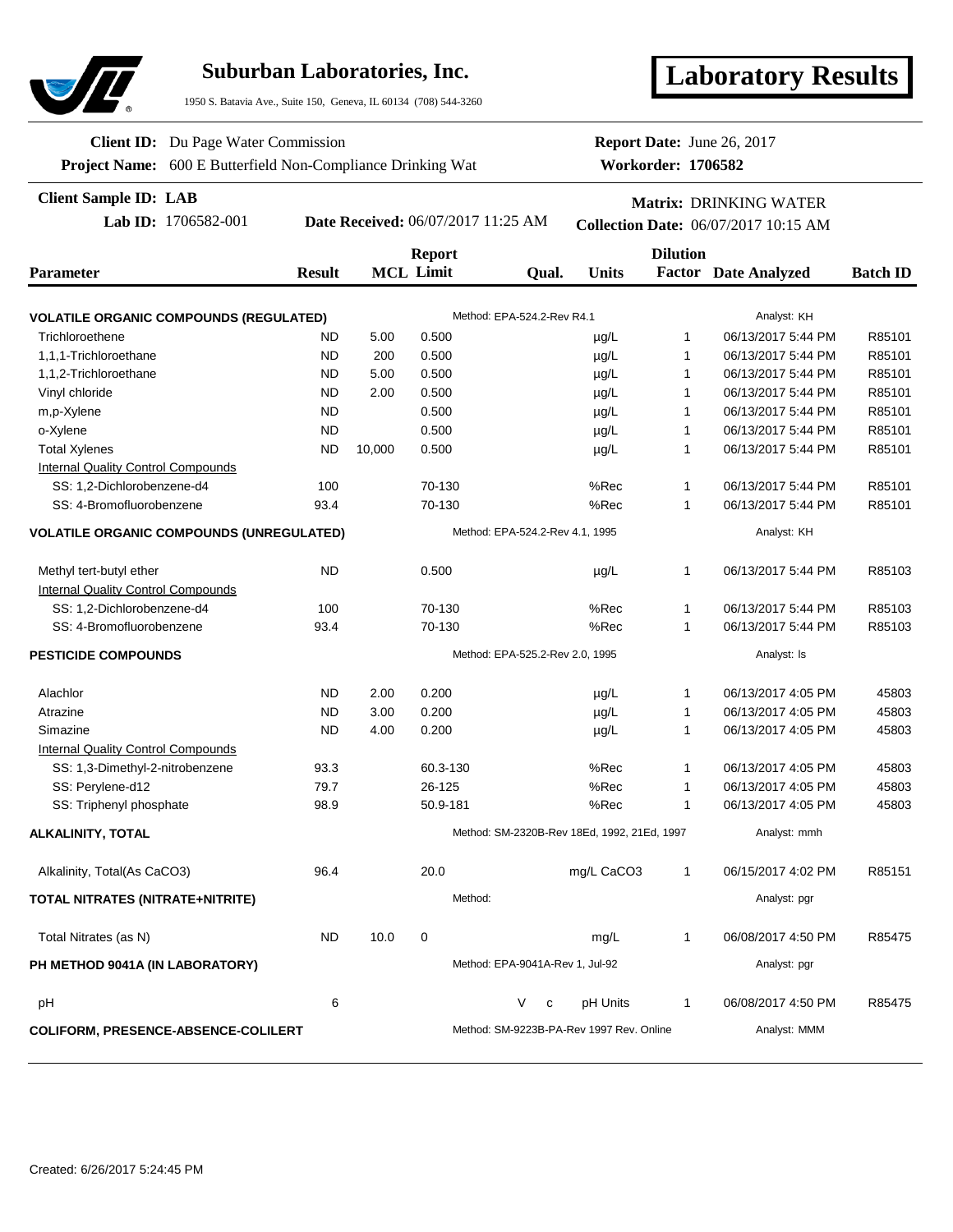

**Client Sample ID: LAB**

## **Suburban Laboratories, Inc.**

1950 S. Batavia Ave., Suite 150, Geneva, IL 60134 (708) 544-3260

**Laboratory Results**

| <b>Client ID:</b> Du Page Water Commission                         |
|--------------------------------------------------------------------|
| <b>Project Name:</b> 600 E Butterfield Non-Compliance Drinking Wat |

#### **Workorder: 1706582 Report Date:** June 26, 2017

### **Matrix:** DRINKING WATER

**Lab ID:** 1706582-001 **Date Received:** 06/07/2017 11:25 AM **Collection Date:** 06/07/2017 10:15 AM

| <b>Parameter</b>                           | <b>Result</b> | <b>Report</b><br><b>MCL</b> Limit | <b>Units</b><br>Oual.                    | <b>Dilution</b><br>Factor | <b>Date Analyzed</b> | <b>Batch ID</b> |
|--------------------------------------------|---------------|-----------------------------------|------------------------------------------|---------------------------|----------------------|-----------------|
| <b>COLIFORM, PRESENCE-ABSENCE-COLILERT</b> |               |                                   | Method: SM-9223B-PA-Rev 1997 Rev. Online |                           | Analyst: MMM         |                 |
| E. Coli                                    | 0             | 0                                 | CFU/100ml                                |                           | 06/07/2017 5:13 PM   | 45702           |
| <b>Total Coliform</b>                      | 0             | 0                                 | CFU/100ml                                |                           | 06/07/2017 5:13 PM   | 45702           |
| <b>TURBIDITY</b>                           |               |                                   | Method: EPA-180.1-Rev 2.0, Aug-93        |                           | Analyst: jmk         |                 |
| Turbidity                                  | 0.560         | 0.100                             | <b>NTU</b>                               |                           | 06/07/2017 4:43 PM   | R84842          |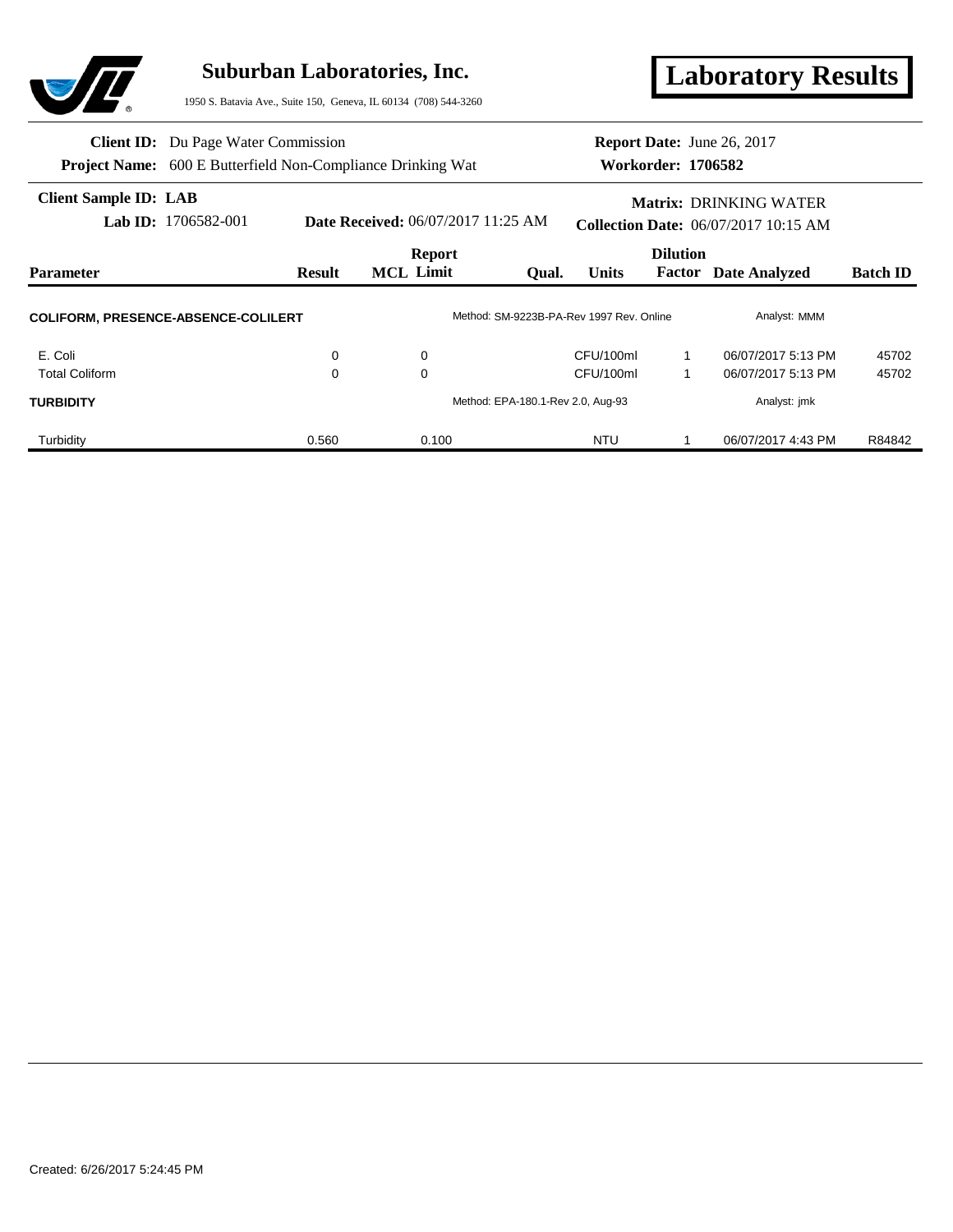## **Suburban Laboratories, Inc.**

1950 S. Batavia Ave., Suite 150, Geneva, IL 60134 (708) 544-3260

# **PREP DATES REPORT**

## **Client:** DuPage Water Commission

**Project:** 600 E Butterfield Non-Compliance

## **Report Date:** June 26, 2017

### **Lab Order: 1706582**

| Sample ID    | <b>Collection Date</b> | <b>Batch ID</b> | <b>Prep Method</b> | <b>Prep Test Name</b>      | <b>TCLP</b> Date | <b>Prep Date</b> |
|--------------|------------------------|-----------------|--------------------|----------------------------|------------------|------------------|
| 1706582-001A | 6/7/2017 10:15:00 A    | 45717           | TURB METALS        | Turbidity Check            |                  | 6/8/2017         |
| 1706582-001D |                        | 45702           | T COLI PR          | <b>Total Coliform Prep</b> |                  | 6/7/2017         |
| 1706582-001F |                        | 45803           | 525 DW PR          | 525 Prep Code              |                  | 6/13/2017        |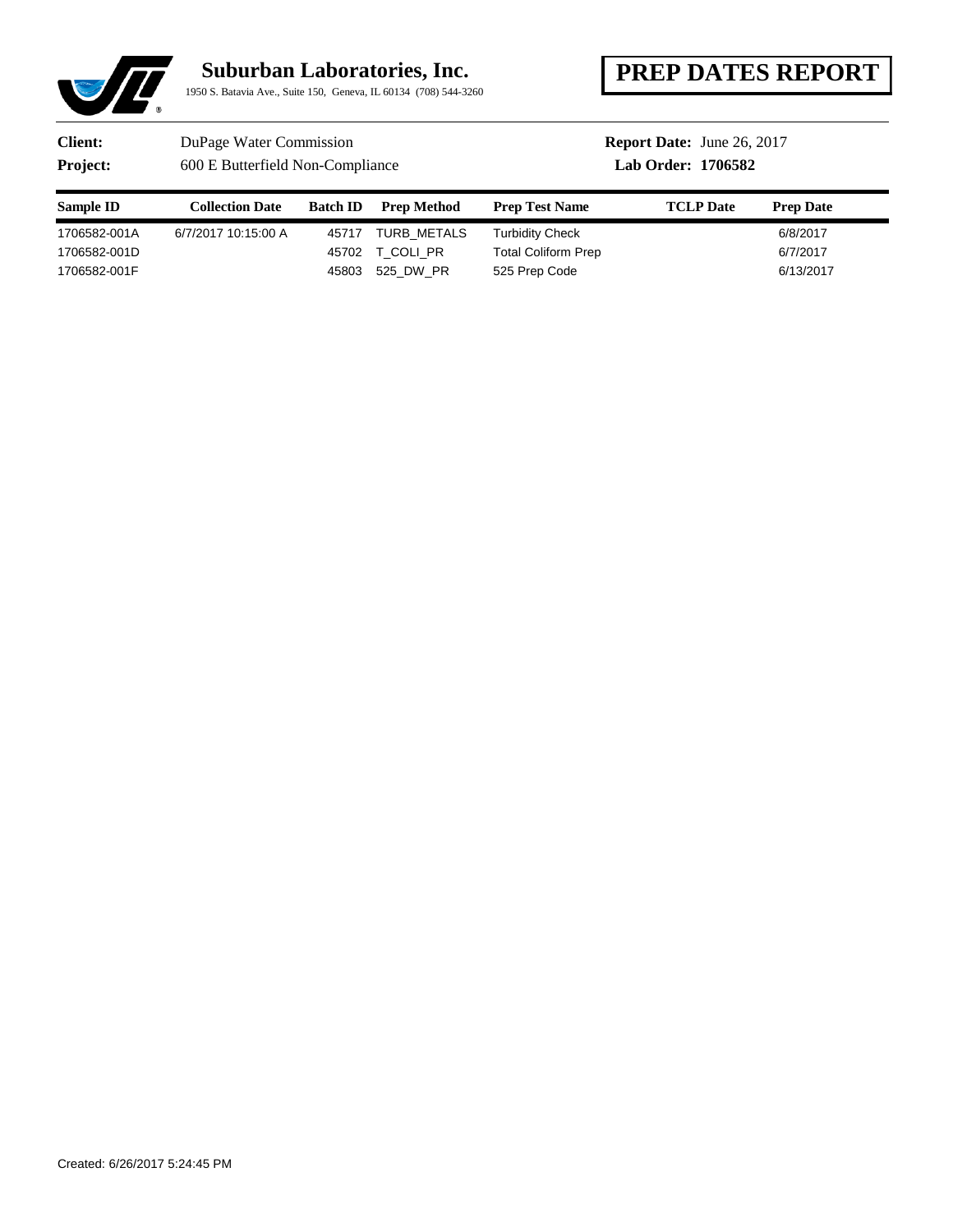

1950 S. Batavia Ave., Suite 150, Geneva, IL 60134 (708) 544-3260



**6/26/2017** Date: **1706582** WO#:

## **Qualifiers:**

| $*$ / $X$     | Value exceeds Maximum Contaminant Level                                                  |
|---------------|------------------------------------------------------------------------------------------|
| B             | Analyte detected in the associated Method Blank                                          |
| $\mathcal{C}$ | Value is below Minimum Concentration Limit                                               |
| $\mathbf c$   | Analyte not in SLI scope of accredidation                                                |
| E             | Estimated, detected above quantitation range                                             |
| G             | Refer to case narrative page for specific comments                                       |
| H             | Holding times for preparation or analysis exceeded                                       |
| J             | Analyte detected below quantitation limit (QL)                                           |
| N             | Tentatively identified compounds                                                         |
| <b>ND</b>     | Not Detected at the Reporting Limit                                                      |
| $\mathbf{P}$  | Present                                                                                  |
| Q             | Accredidation is not available from Wisconsin                                            |
| $\mathbf R$   | RPD outside accepted recovery limits                                                     |
| S             | Spike Recovery outside accepted recovery limits                                          |
| T             | Analyte detected in sample trip blank                                                    |
| V             | EPA requires field analysis/filtration. Lab analysis would be considered past hold time. |